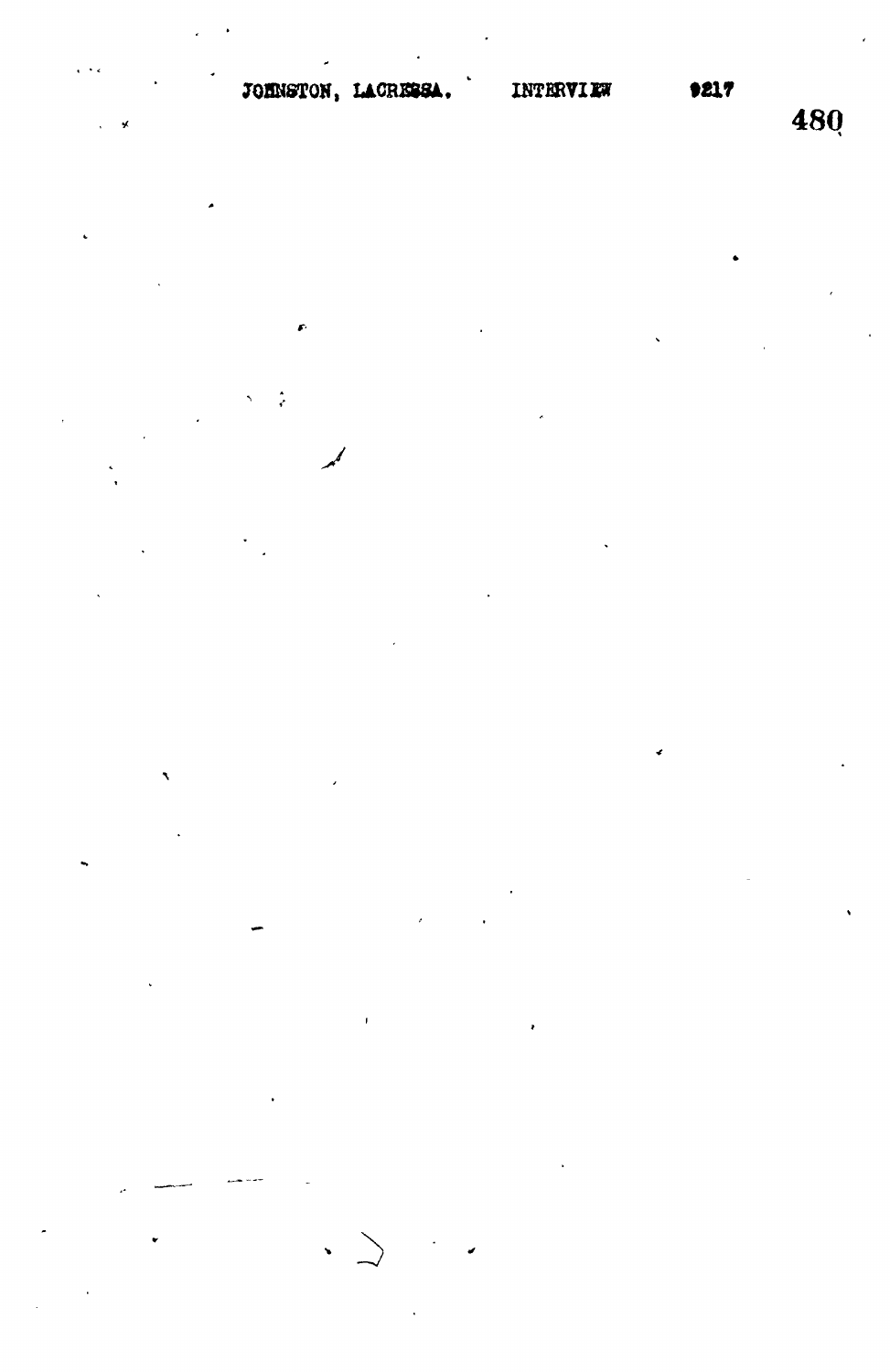|    | LEGEND & STORY FORM<br>WORKS PROGRESS ADLINISTRATION<br>Indian-Pioneer History Project for Oklahoma   | 481 |
|----|-------------------------------------------------------------------------------------------------------|-----|
|    | JOHNSTON, LACRESSA. INTERVIEW<br>9217.                                                                |     |
|    | Field worker's name Robert H. Boatman,<br>This report made on (date) November 15.<br>193 <sub>7</sub> |     |
|    | 1. This legend was<br>sscured from (nume) hacrossa Johnston,                                          |     |
|    | Address Rlanchard, Oklehoma, 1988                                                                     |     |
|    | This person is (male or functed White, Negro, Indian,                                                 |     |
|    | If Indian, give tribe chootag and Chickness                                                           |     |
| 2. | Origin and history of legend or story Customs of Chocter and                                          |     |
|    | Chickassw Indians in early days.                                                                      |     |
|    |                                                                                                       |     |

 $i_{1}$   $-$ 

Write out the legend or story as completely as possible. Use thank sheets and attuch firmly to this form. Wumber of sheets  $3.$ attached 4 sheets.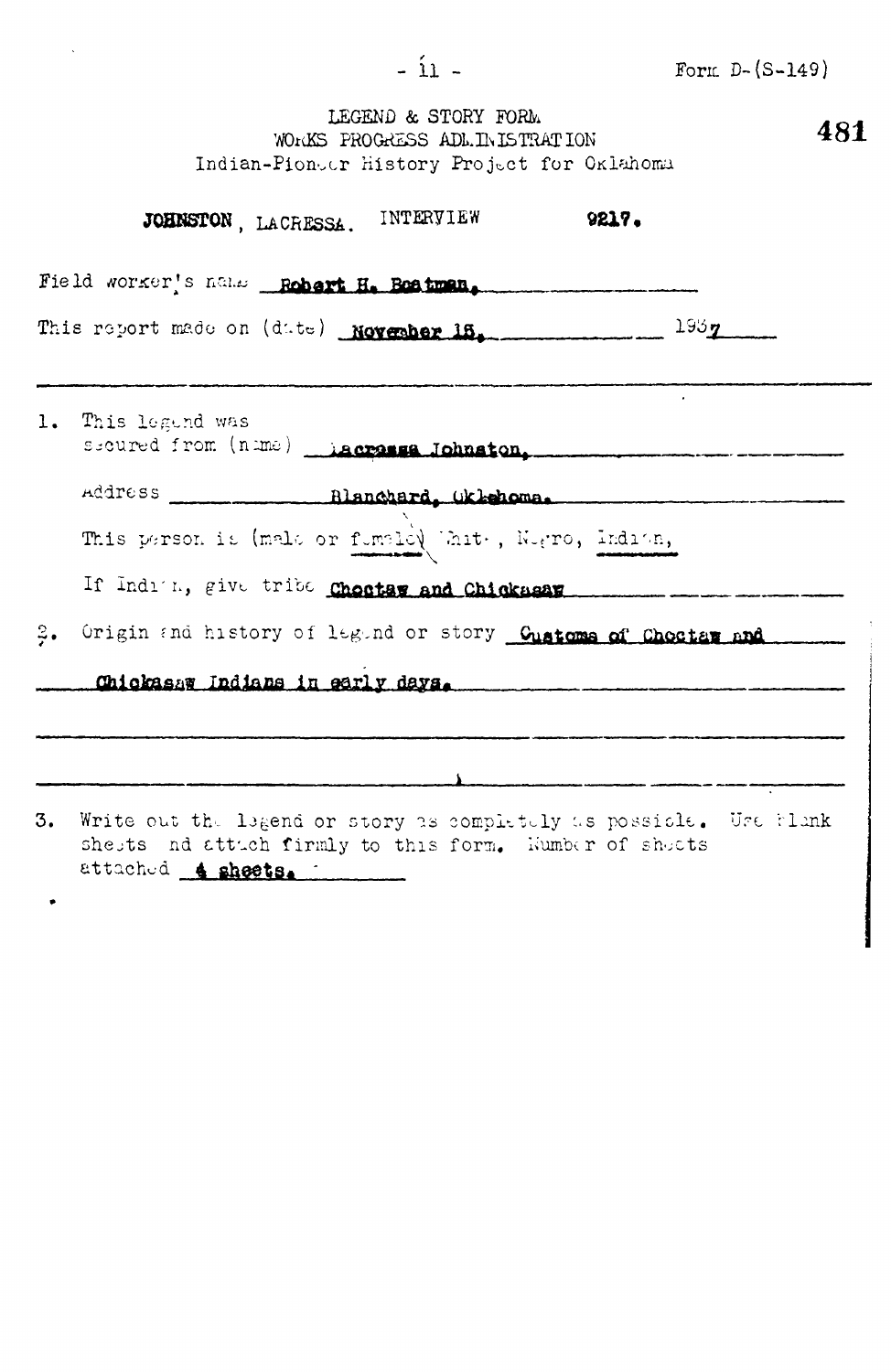Robert H. Boatman. Investigator, November 15, 1937.

> Interview Ath Lacressa Johnston, Alanchard, Oklahoma.

I was born eptember 15, 1864, nd all a little of the indian lerritory, having been born at old erryville. some few miles east of membeter, in the Choctaw Nation.

My mother was a fullbleod Choctaw indian who case from Mississippi when the Choctaw Indians were removed from there to the Territory. My mother has often told me of the many unusual experiences and many haraships the indians met with when first they were in the mew country. Their homes were of the rude log type, usually one-room structures. Constimes as many as three and four rooms were built, though each room was separate irom the other.

Ly father was a fullblood chickasaw indian, and my husband was also a chicknaaw, a brother to levernor Johnston, of the Chickasaw Tribe.

The customs of the thortawl and chickus as sere about the same, as were the tribal forms of government.

at that time there was no Indian Agency. All business transactions among the tribe would be taken up with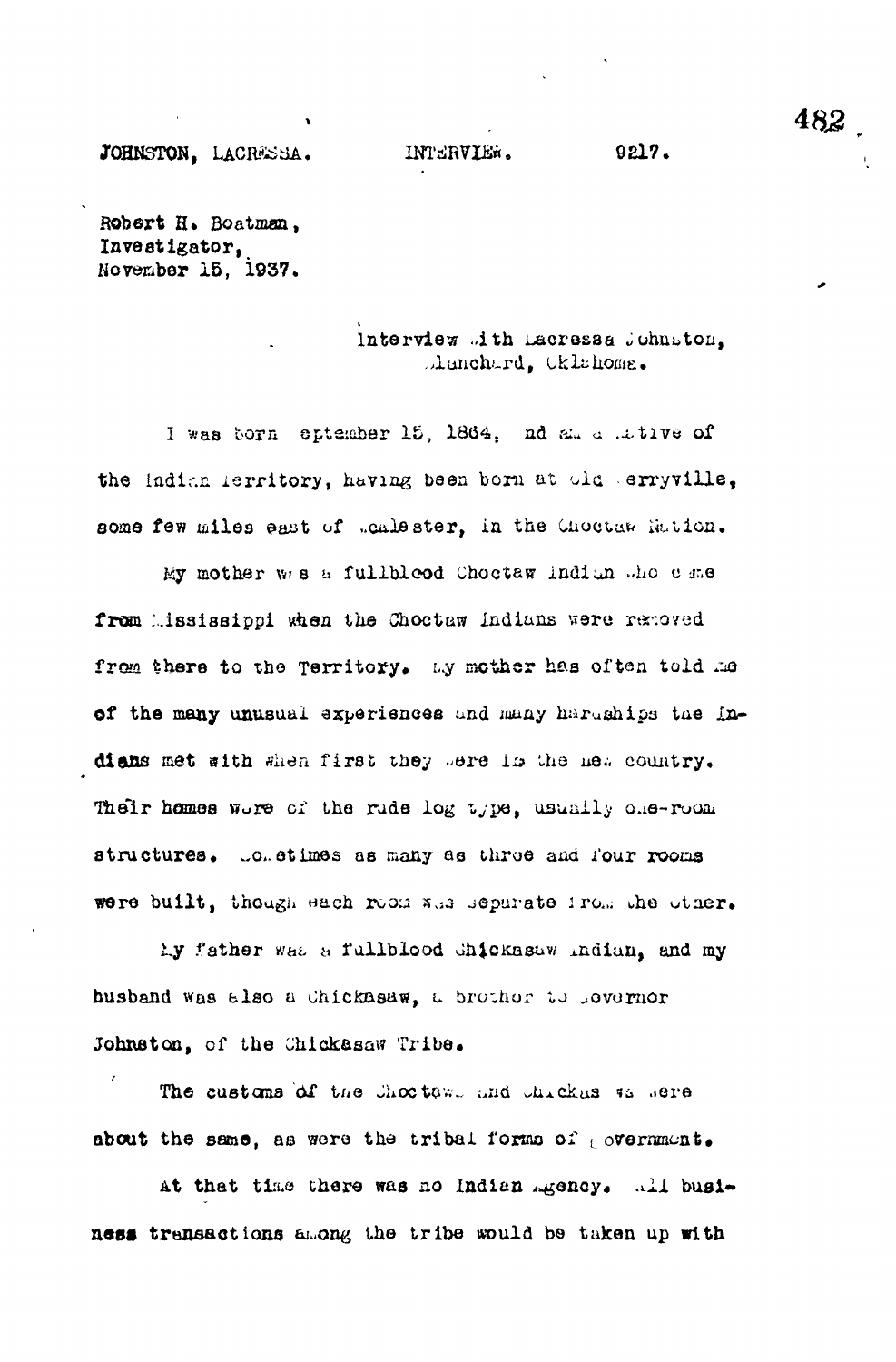JOHNSTON, LACRESSA. INTERVIEM. 9217.

**- 2 -**

the chief of the tribe, then if he didnot settle disputes they were referred to the Governor of the tribe, who then was the final ruling power. In this way the affairs of the Indians vere handled until the agency was established, then the business transactions were given largely into the hands of this agency.

I attended school for some time at an institution Called Hew Hope, ar. Indian school located some few miles from Fort Smith, Arkansas. This institution atill exists and many ind\* as have completed their education with very high honors where.

The Choctaw Indians kept lots of horses; Indian ponies), cattle and hogs. The more ponies an indian had the more wealthy he was supposed to be.

The men of the tribe were great hunters, there being lots of game such as turkey and deer. Deer hunting was done mostly at night by a large light which in shape resembled a frying pan. This light would be strapped to the shoulder of the hunter just a little back from the front of his face, and would throw out reflections for several hundred feet ahead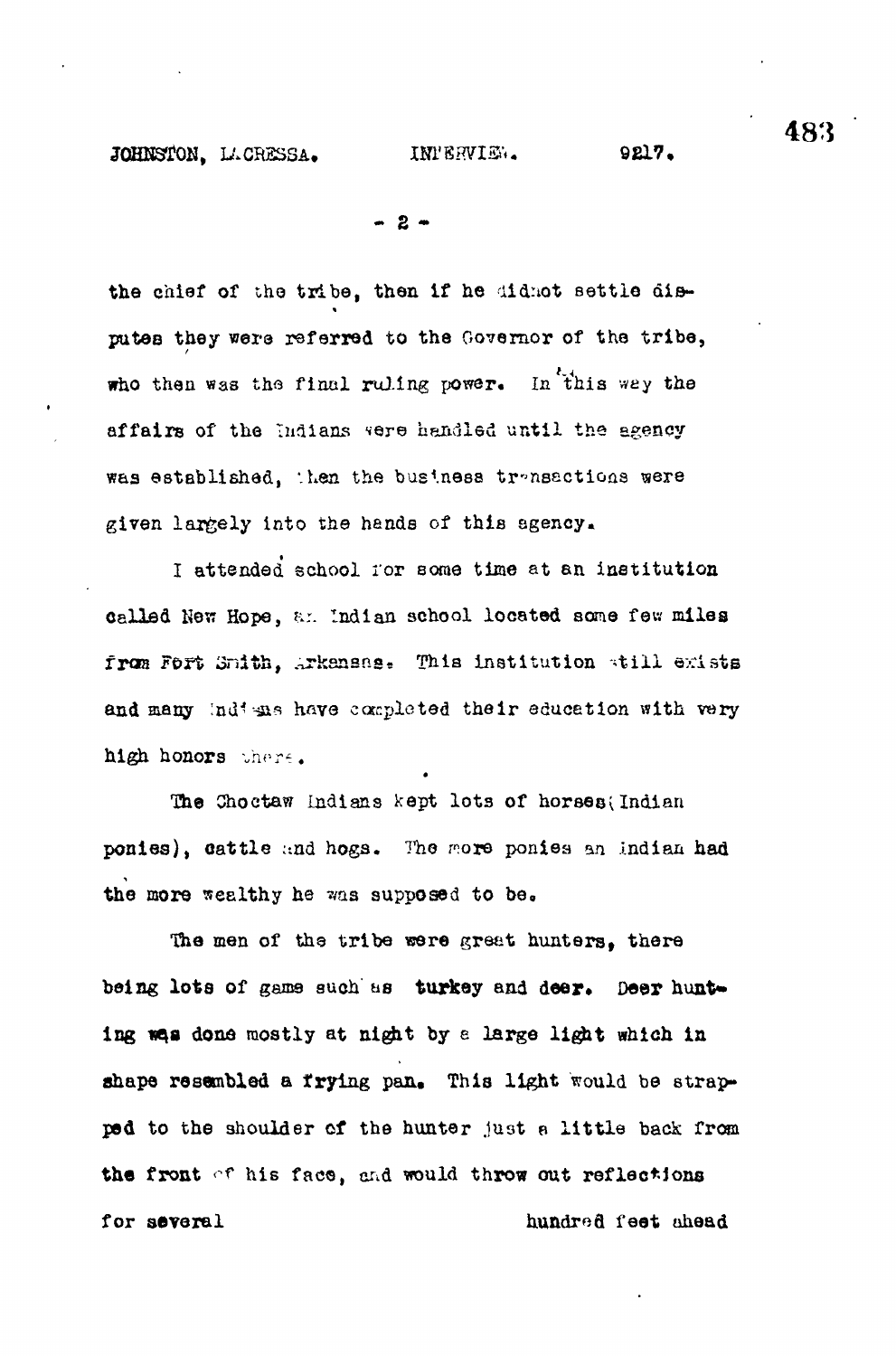- 3 -

of the hunter. In this way the eyes of the deer were easy to shine, and in this ay the indians have been known to make some of their best kills. Hen a deer had been killed it was strapped across the back of the hunter and carried home in this way. If a hunter killed more than he could carry he just tied it up in at tree then next day he would go out and bring it home. The hunter always went on foot and hunting was done mostly in the fall and winter months. Deer and ture key when killed were dressed and salted down, the same as hog meat is today. It was not an uncommon thing at all for the Indians to salt down enough turkey and deer meat during the inter to last all lumber until the next hunting season came.

There were lots of wild horses and wild hogs in the Territory and sometimes the Indians would rope some of the horses and have bronc riding, and g nerally would ride them till they were gentle enough to ride anywhere.

All clothing was hand-made, of cloth woven on

**AB** Joy

484